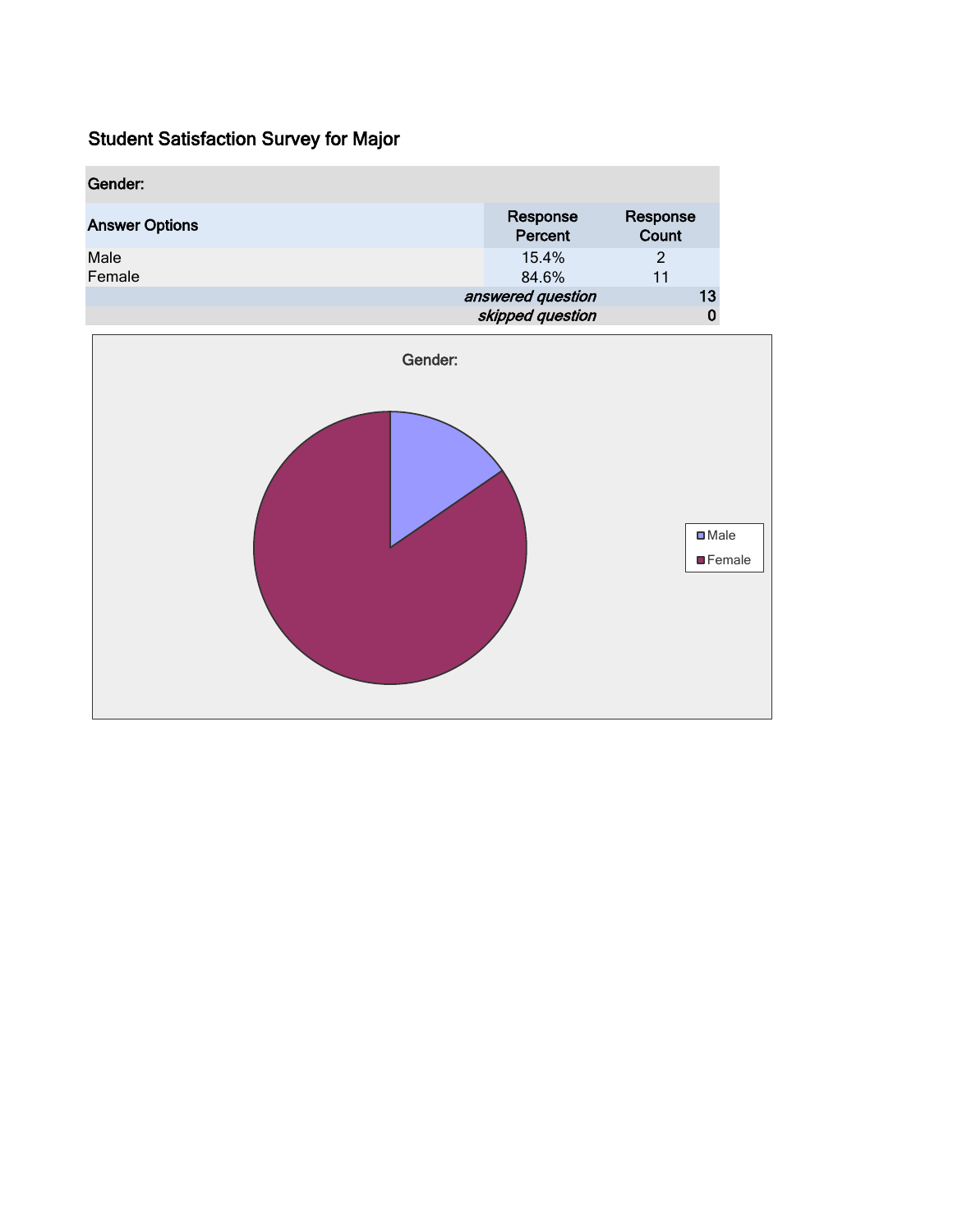| Campus:               |                     |                   |
|-----------------------|---------------------|-------------------|
| <b>Answer Options</b> | Response<br>Percent | Response<br>Count |
| <b>National</b>       | 92.3%               | 12                |
| Chuuk                 | 0.0%                | 0                 |
| Kosrae                | 7.7%                |                   |
| Pohnpei               | 0.0%                | 0                 |
| Yap                   | 0.0%                | 0                 |
|                       | answered question   | 13                |
|                       | skipped question    |                   |

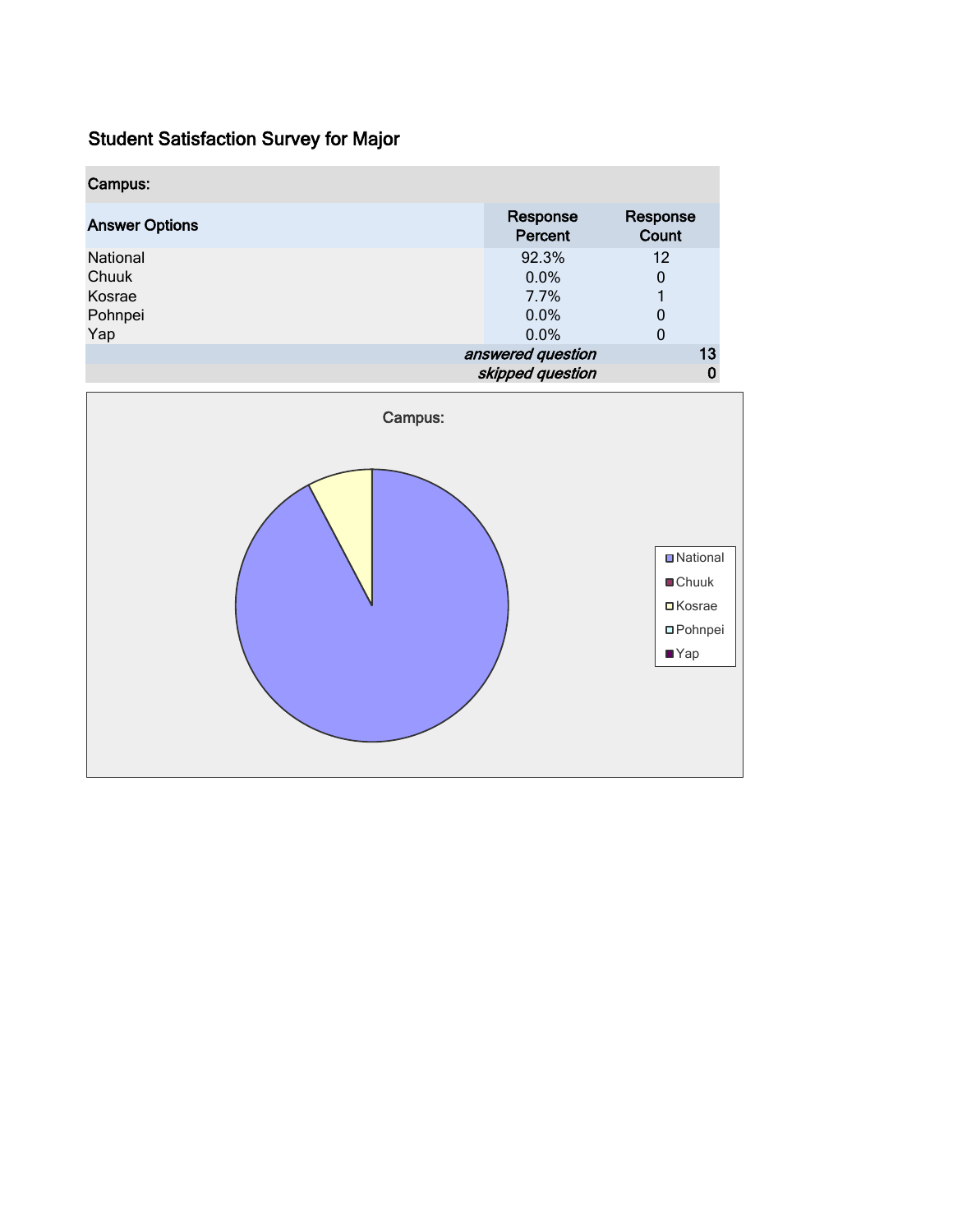| <b>PERCEPTION</b><br>Associate of Science (A.S.)  |                                                  |                                  |                                          |                                           |                                                 |                   |         |                      |                                             |                   |
|---------------------------------------------------|--------------------------------------------------|----------------------------------|------------------------------------------|-------------------------------------------|-------------------------------------------------|-------------------|---------|----------------------|---------------------------------------------|-------------------|
| <b>Answer Options</b>                             | Ag. & Nat. Res.<br>Management                    | Agriculture                      | <b>Business</b><br><b>Administration</b> | Computer<br>Information<br><b>Systems</b> | <b>Hospitality and</b><br>Tourism<br>Management | Marine<br>Science | Nursing | <b>Public Health</b> | Teacher<br><b>Education -</b><br>Elementary | Response<br>Count |
| Majors:                                           | $\mathbf{0}$                                     | $\mathbf 0$                      | $\mathbf 0$                              | $\mathbf{0}$                              | $\mathbf{0}$                                    | $\mathbf{0}$      | 13      | $\mathbf 0$          | 0                                           |                   |
| Associate of Arts (A.A.)<br><b>Answer Options</b> | <b>Health Career</b><br>Opportunities<br>Program | <b>Liberal Arts</b>              | Micronesian<br><b>Studies</b>            | <b>Teacher</b><br>Preparation             | Response<br>Count                               |                   |         |                      |                                             |                   |
| Majors:                                           |                                                  | 0                                | $\mathbf 0$                              | 0                                         | 3                                               |                   |         |                      |                                             |                   |
| Associate of Applied Science (A.A.S.)             |                                                  |                                  |                                          |                                           |                                                 |                   |         |                      |                                             |                   |
| <b>Answer Options</b>                             | <b>Building</b><br>Technology                    | <b>Electronics</b><br>Technology | Telecommunicatio<br>ns                   | Response<br>Count                         |                                                 |                   |         |                      |                                             |                   |
| Majors:                                           | 0                                                | 0                                | $\mathbf{0}$                             | 0                                         |                                                 |                   |         |                      |                                             |                   |

#### Certificate of Achievement (C.A.)

| <b>Answer Options</b>                            | <b>Agriculture and</b><br>Food<br>Technology | <b>Basic Public</b><br>Health | Bookkeeping          | <b>Building</b><br>Maintenance<br>and Repair  | Cabinet<br><b>Making/Furnitu</b><br>re Making | Career<br><b>Education:</b><br>Motor<br>Vehicle<br>Mechanic | Carpentry    | Construction<br>Electricity | Electronic<br>Engineering<br>Technology | Health<br><b>Assistant</b><br><b>Training</b><br>Program | Nursing<br><b>Assistant</b> | Refrigerator<br>and Air<br>Conditioning | Secretarial<br>Science | Trial<br>Counselor                    | Response<br>Count         |
|--------------------------------------------------|----------------------------------------------|-------------------------------|----------------------|-----------------------------------------------|-----------------------------------------------|-------------------------------------------------------------|--------------|-----------------------------|-----------------------------------------|----------------------------------------------------------|-----------------------------|-----------------------------------------|------------------------|---------------------------------------|---------------------------|
| Majors:                                          | $\mathbf{0}$                                 | $\mathbf{0}$                  | $\mathbf 0$          | $\mathbf 0$                                   | $\mathbf{0}$                                  | $\Omega$                                                    | $\mathbf{0}$ | $\mathbf{0}$                |                                         | $\mathbf{0}$                                             |                             | $\mathbf{0}$                            | $\mathbf{0}$           | $\mathbf 0$                           |                           |
| Third-Year Certificate (T.Y.C)                   |                                              |                               |                      |                                               |                                               |                                                             |              |                             |                                         |                                                          |                             |                                         |                        |                                       |                           |
| <b>Answer Options</b>                            | Accounting                                   | General<br><b>Business</b>    | <b>Public Health</b> | <b>Teacher</b><br>Preparation -<br>Elementary | Response<br>Count                             |                                                             |              |                             |                                         |                                                          |                             |                                         |                        |                                       |                           |
| Majors:                                          | $\mathbf 0$                                  | $\mathbf{0}$                  | $\mathbf 0$          | 0                                             | $\mathbf 0$                                   |                                                             |              |                             |                                         |                                                          |                             |                                         |                        |                                       |                           |
| Bachelor of Arts (B.A.)<br><b>Answer Options</b> | Elementary<br>Education                      | Response<br>Count             |                      |                                               |                                               |                                                             |              |                             |                                         |                                                          |                             |                                         |                        |                                       |                           |
| Majors:                                          | $\Omega$                                     | 0                             |                      |                                               |                                               |                                                             |              |                             |                                         |                                                          |                             |                                         |                        |                                       |                           |
|                                                  |                                              |                               |                      |                                               |                                               |                                                             |              |                             |                                         |                                                          |                             |                                         |                        |                                       | Question<br><b>Totals</b> |
|                                                  |                                              |                               |                      |                                               |                                               |                                                             |              |                             |                                         |                                                          |                             |                                         |                        | answered question<br>skipped question | 13<br>$\mathbf{0}$        |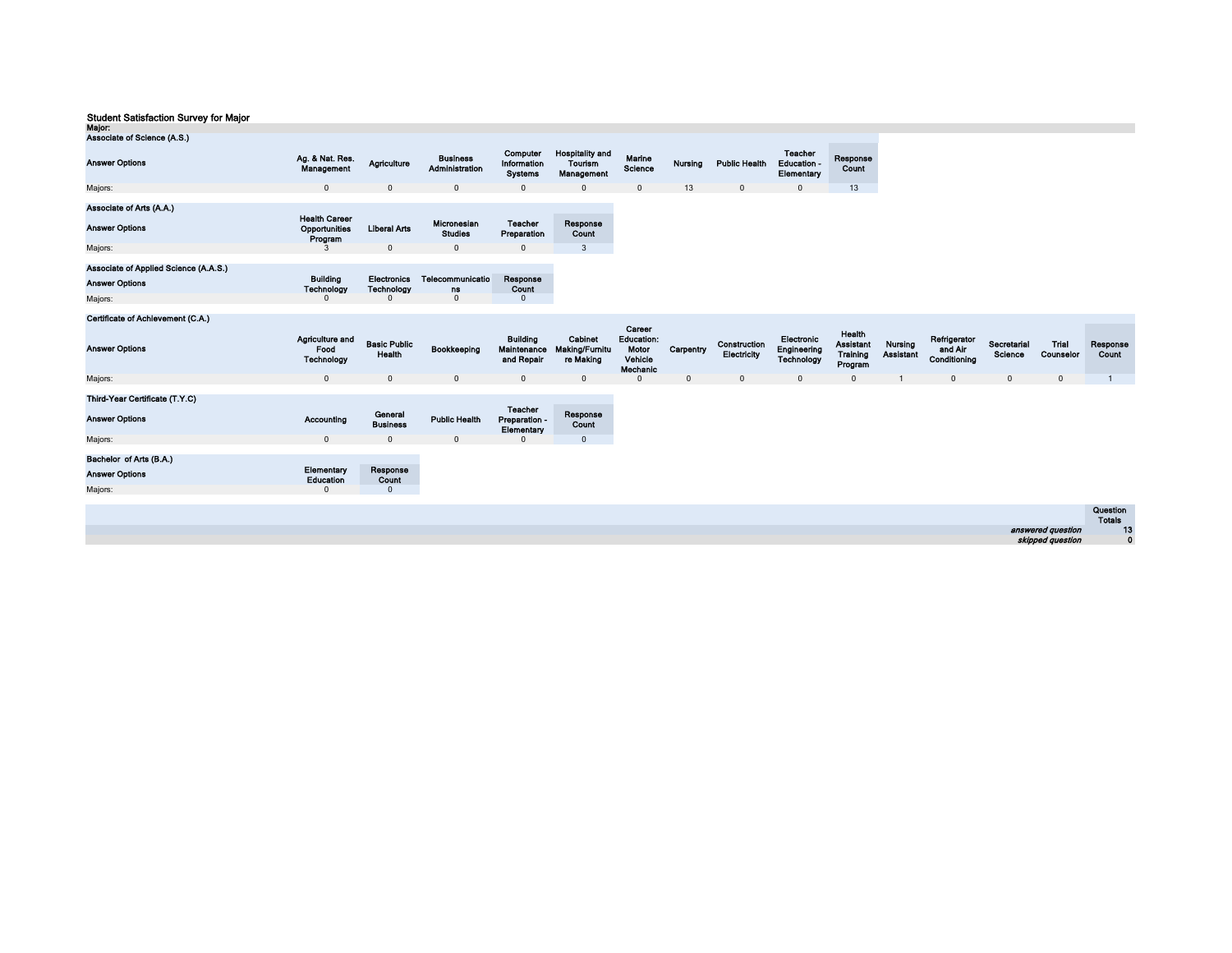| <b>State of Origin:</b> |                     |                   |
|-------------------------|---------------------|-------------------|
| <b>Answer Options</b>   | Response<br>Percent | Response<br>Count |
| Chuuk                   | $0.0\%$             | 0                 |
| Kosrae                  | 38.5%               | 5                 |
| Pohnpei                 | 46.2%               | 6                 |
| Yap                     | 15.4%               | 2                 |
| Other (please specify)  |                     | 0                 |
|                         | answered question   | 13                |
|                         | skipped question    |                   |